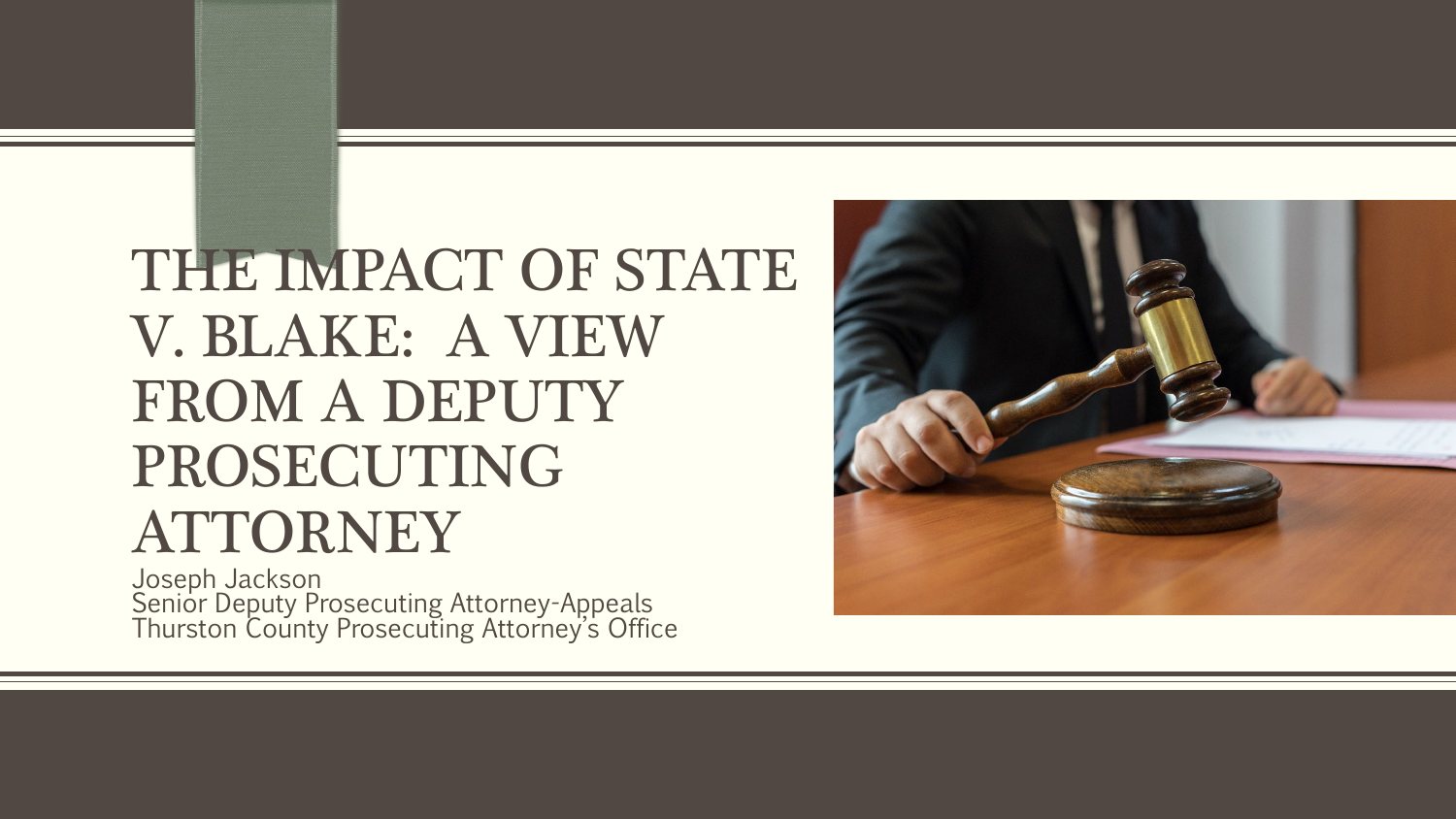# Disclaimers

-Views expressed are mine and not necessarily those of my office

-I have attempted to be accurate, but Blake procedures are subject to change and modify nearly daily

-I apologize for boring looking slides, I am not great at Power Point.

-I have not included forms drafted for Blake hearings because they change frequently.

-I get the 8 AM spot, so I hope you have your coffee, tea, or water available to you.

-Feel free to interrupt with questions at any time.

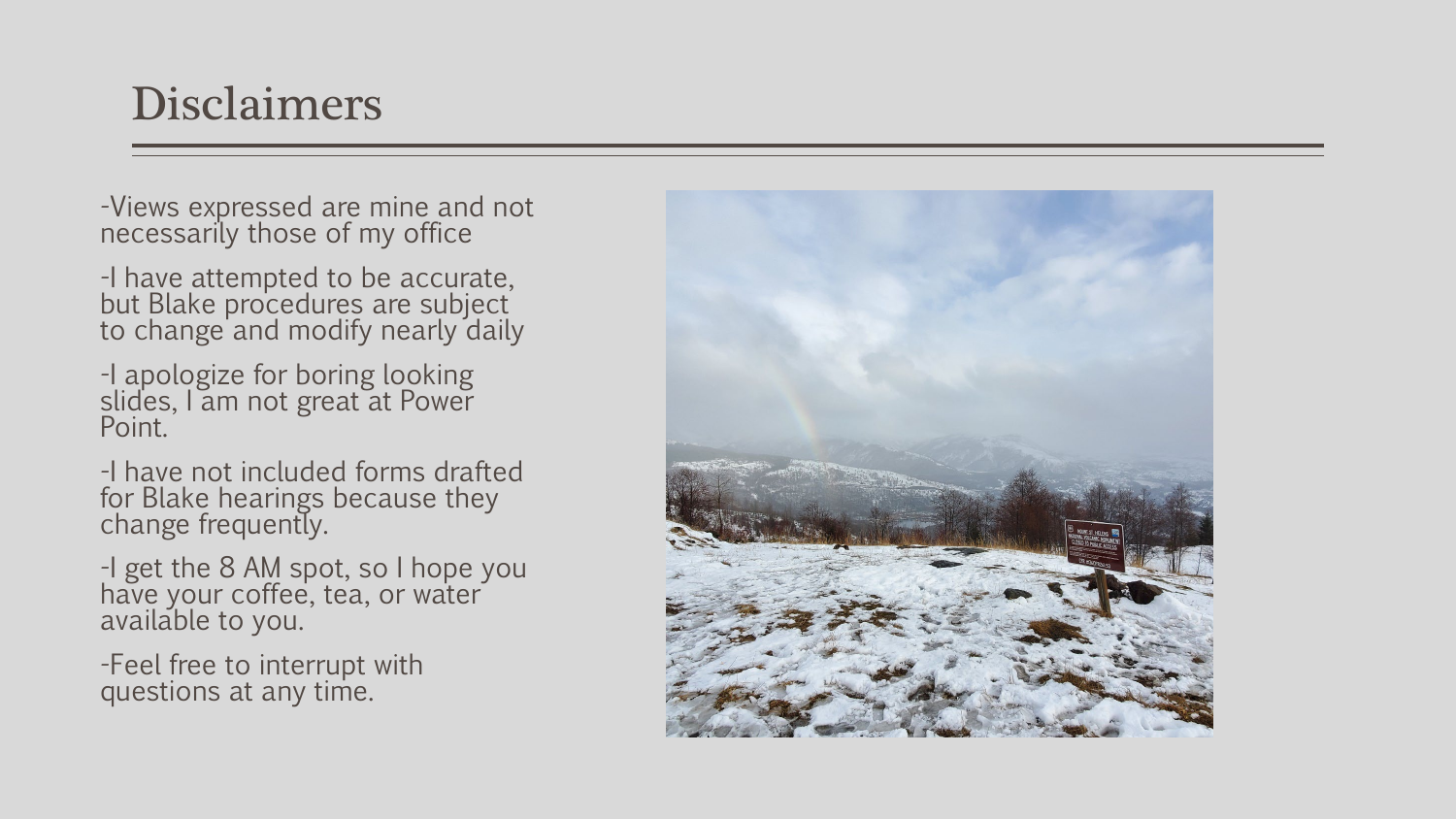#### The Decision: State v. Blake, 197 Wn.2d 170 (February 25, 2021)

- Ms. Blake was arrested, and a small baggie of methamphetamine was found in the coin pocket of her pants during a search at the jail. At a bench trial, she argued unwitting possession, indicating that jeans were a gift from a friend that she had received two days before she was arrested.
- At Division III Blake argued that placing the burden of proof to prove unwitting possession on a defendant violates due process. Citing prior case law, Division III rejected her claim.
- Justice Gordon-McCloud's opinion- "The key limit here is that the due process clause protections generally bar state legislatures from taking innocent and passive conduct with not criminal intent at all and punishing it as a serious crime. Unfortunately, that is exactly what RCW 69.50.4013, the strict liability felony drug possession statute, does. And it is the only statute in the nation to do so. We therefore conclude that it violates the state and federal constitutions."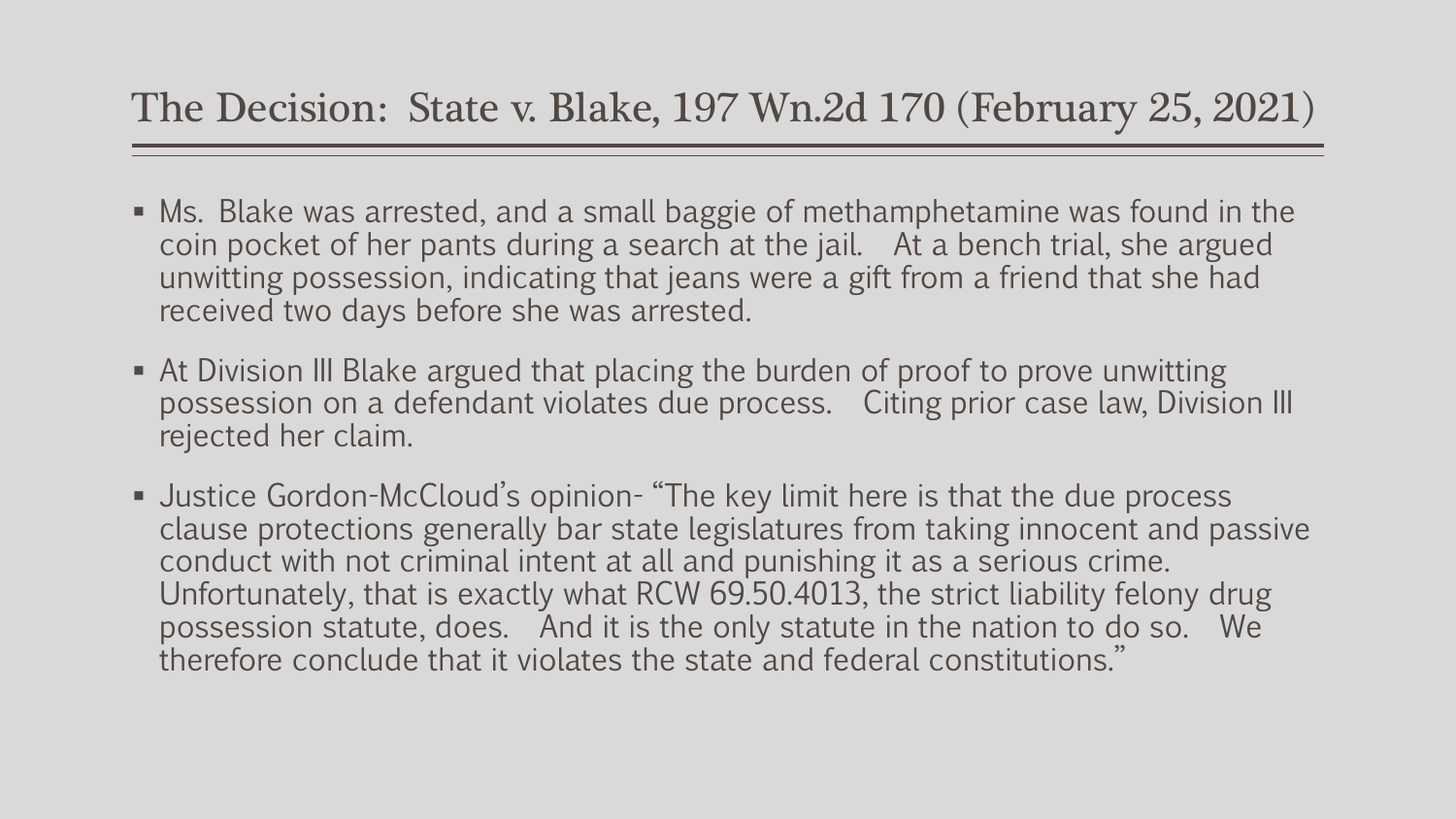#### The Decision: State v. Blake, 197 Wn.2d 170 (February 25, 2021)

- The majority opinion also held that the unwitting possession defense "cannot make the statute comply with due process," and found that the legislature clearly intended that the statute be strict liability, such that they could not find that a mens rea element was implied.
- The opinion noted that the legislature has the ability to enact strict liability crimes, but the simple possession statute "violates the due process clause because it criminalizes wholly innocent and passive conduct on a strict liability basis."
- Justices Gonzalez, Yu, Montoya-Lewis, and Whitener joined in the majority decision.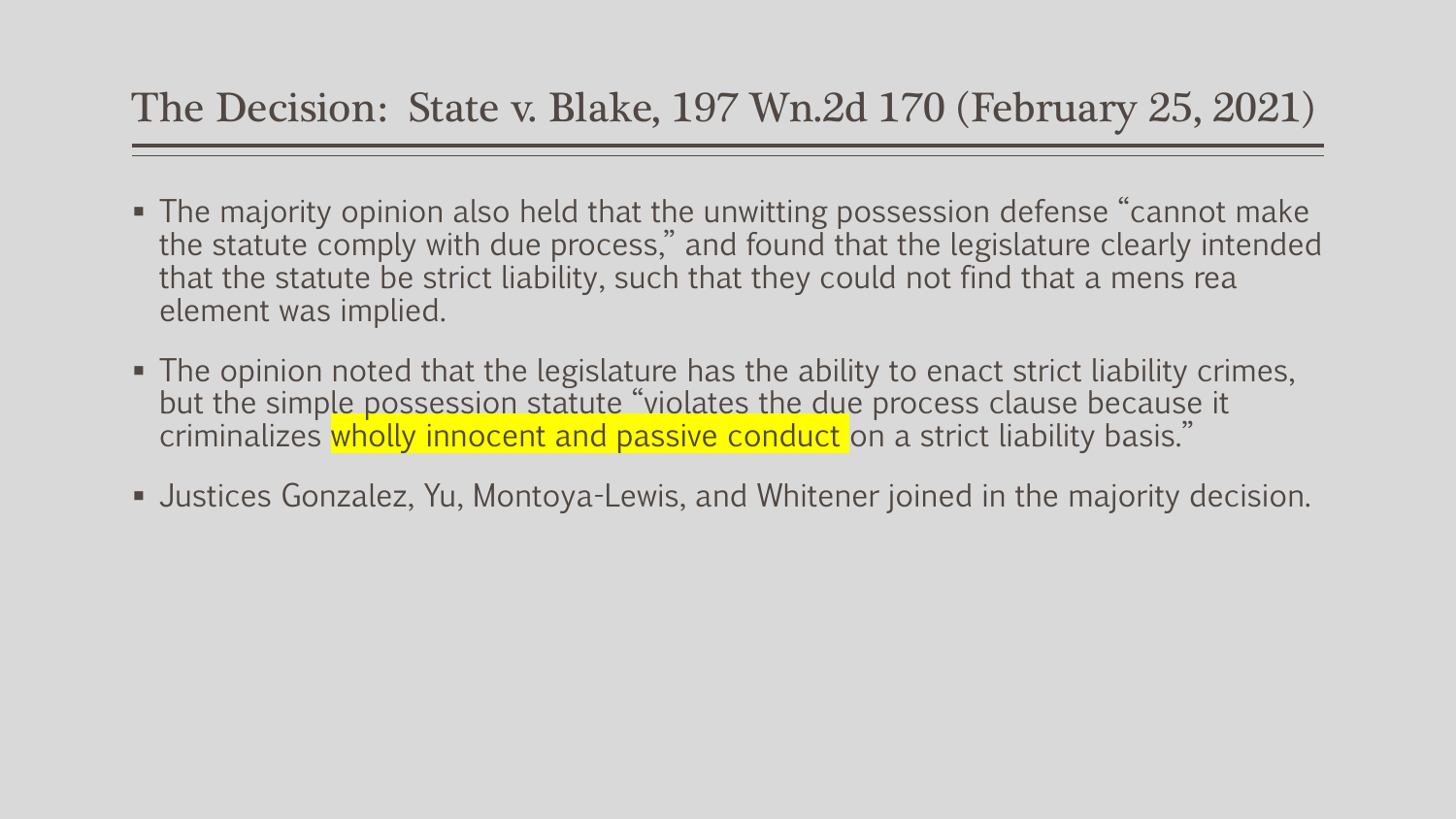- Justice Stephens concurred in part and dissented in part.
- Her opinion indicated that the main issue was whether the model drug possession statute should be read as having an implied mens rea element.
- She concluded that prior cases to the contrary were incorrect and harmful, and concurred with the result of Blake's conviction being vacated but did not find that the statute violated due process.
- Justice Johnson dissented stating, "the legislative power to enact strict liability crimes remains consistent and undiminished, and the Court of Appeals decision upholding RCW 69.50.4013(c) should therefore be affirmed." Justice Madsen and Justice Owens joined in dissent.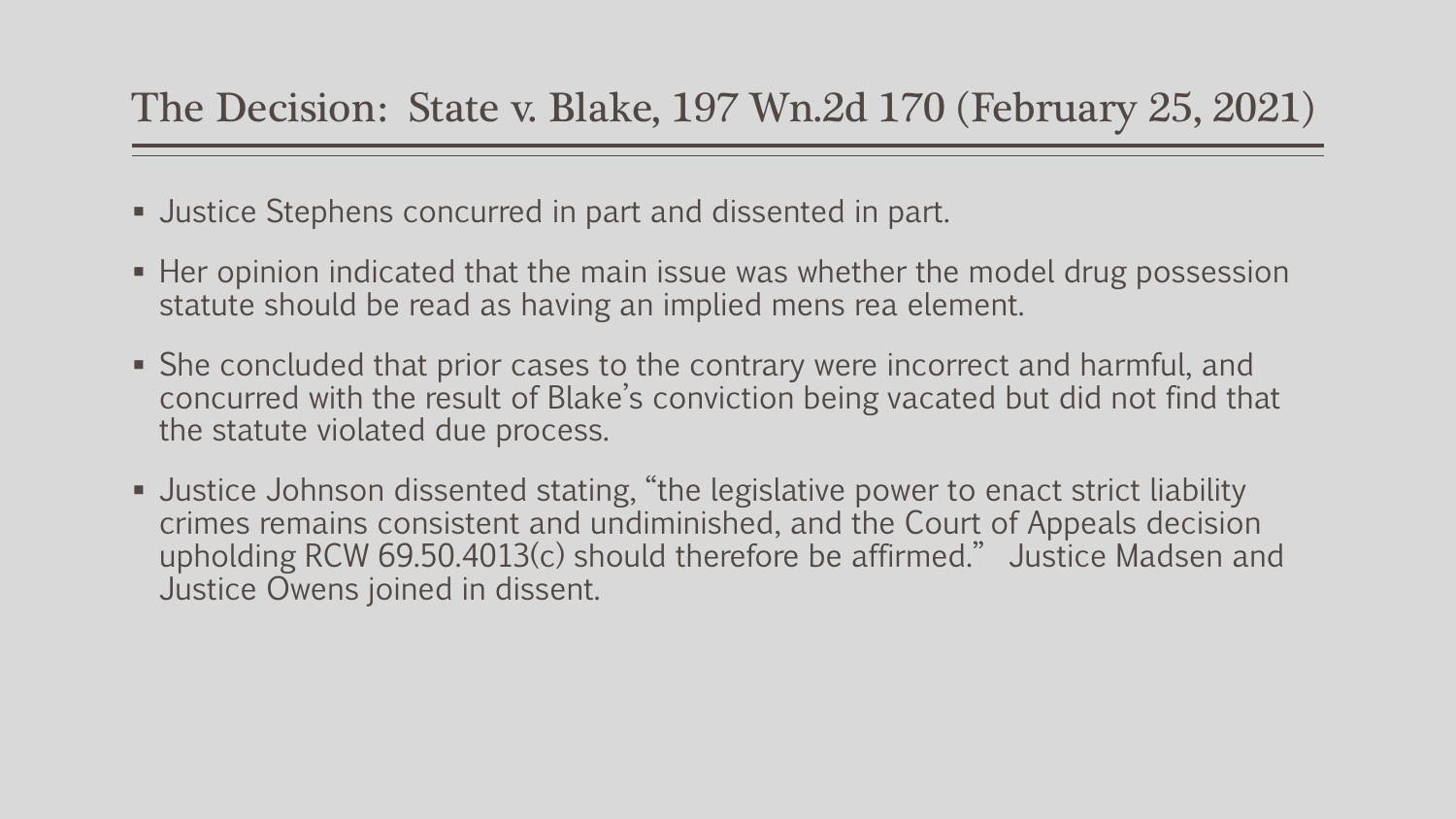- Motion to reconsider was denied with slight amendments that did not change the outcome.
- The holding- The strict liability simple possession of a controlled substance statute is unconstitutional.
- **SO NOW WHAT?**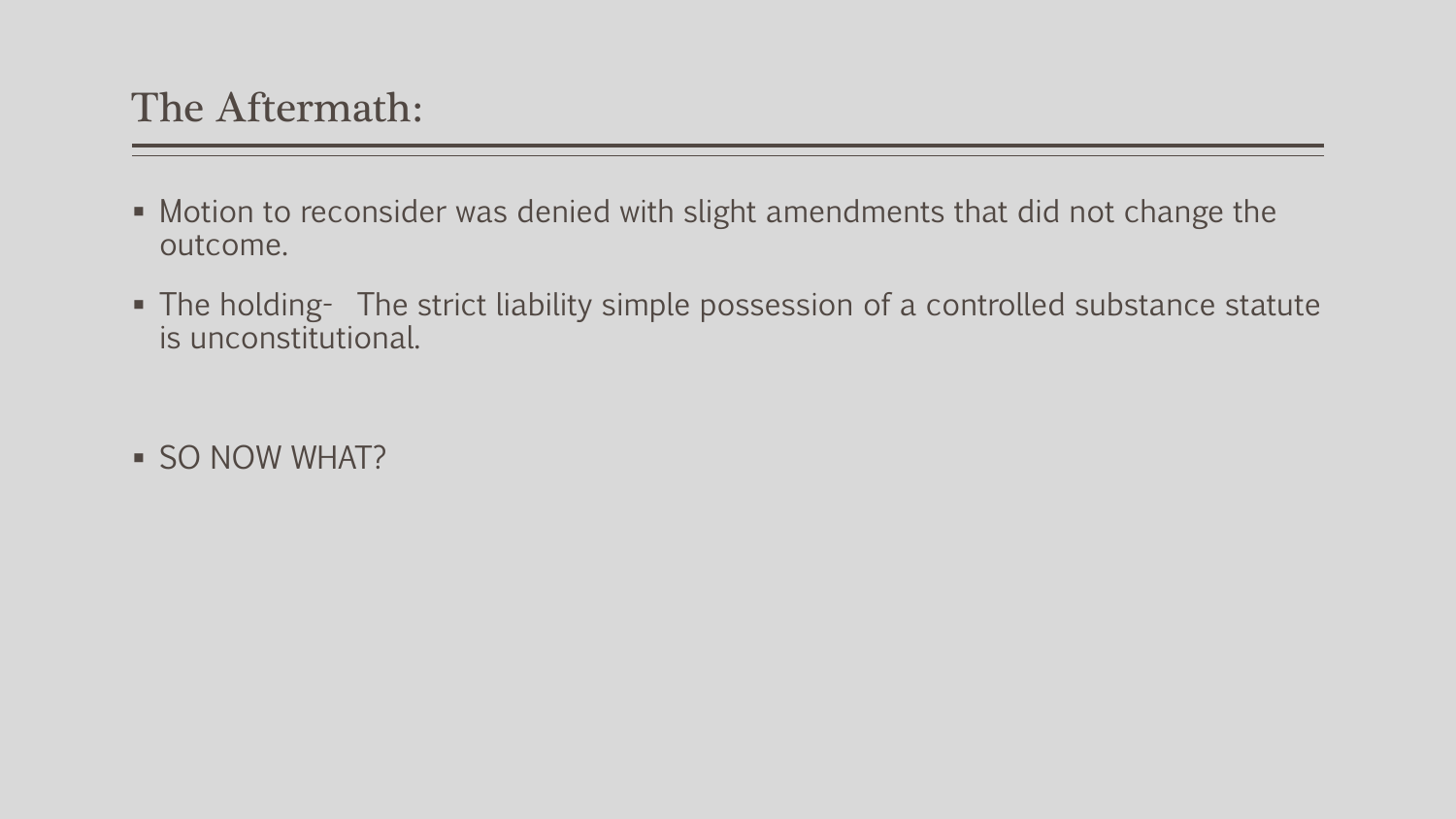## The Aftermath: Vacating Convictions

- Strict liability for possession of controlled substances
	- From July 1, 2004 to Blake,  $RCW$  69.50.4013
	- From March 21, 1979 until June 30, 2004, RCW 69.50.401(d)
	- From May 21, 1971 to March 20, 1979 RCW 69.50.401(c)
	- NEARLY 50 YEARS OF CASES with now unconstitutional strict liability for simple possession.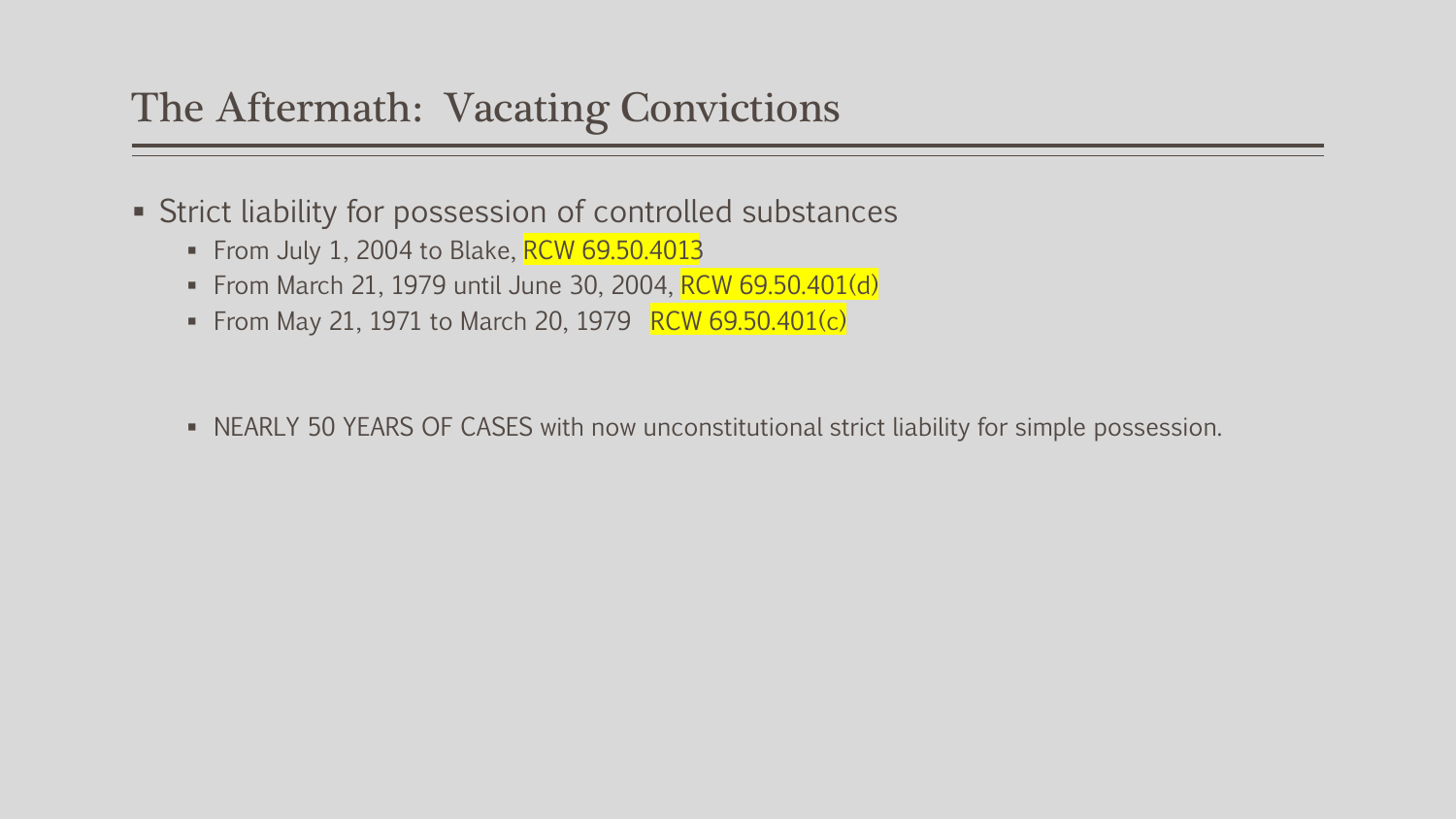# The Aftermath: Vacating Convictions

- If the case only involved simple possession:
	- The conviction may be vacated, set aside and dismissed.
	- The defendant should be immediately released if still in custody.
	- Any term of community custody that is still being served should be terminated.
	- The defendant is entitled to a refund of legal financial obligations that have been paid based on the offense.
- If the case involved more than just simple possession
	- Vacate, set aside and dismiss the simple possession offense
	- **Determine offender score for remaining offenses**
	- If Is the sentence moot, is resentencing necessary, does the lack of simple possession require immediate release from custody because the time on the remaining charges would have been served?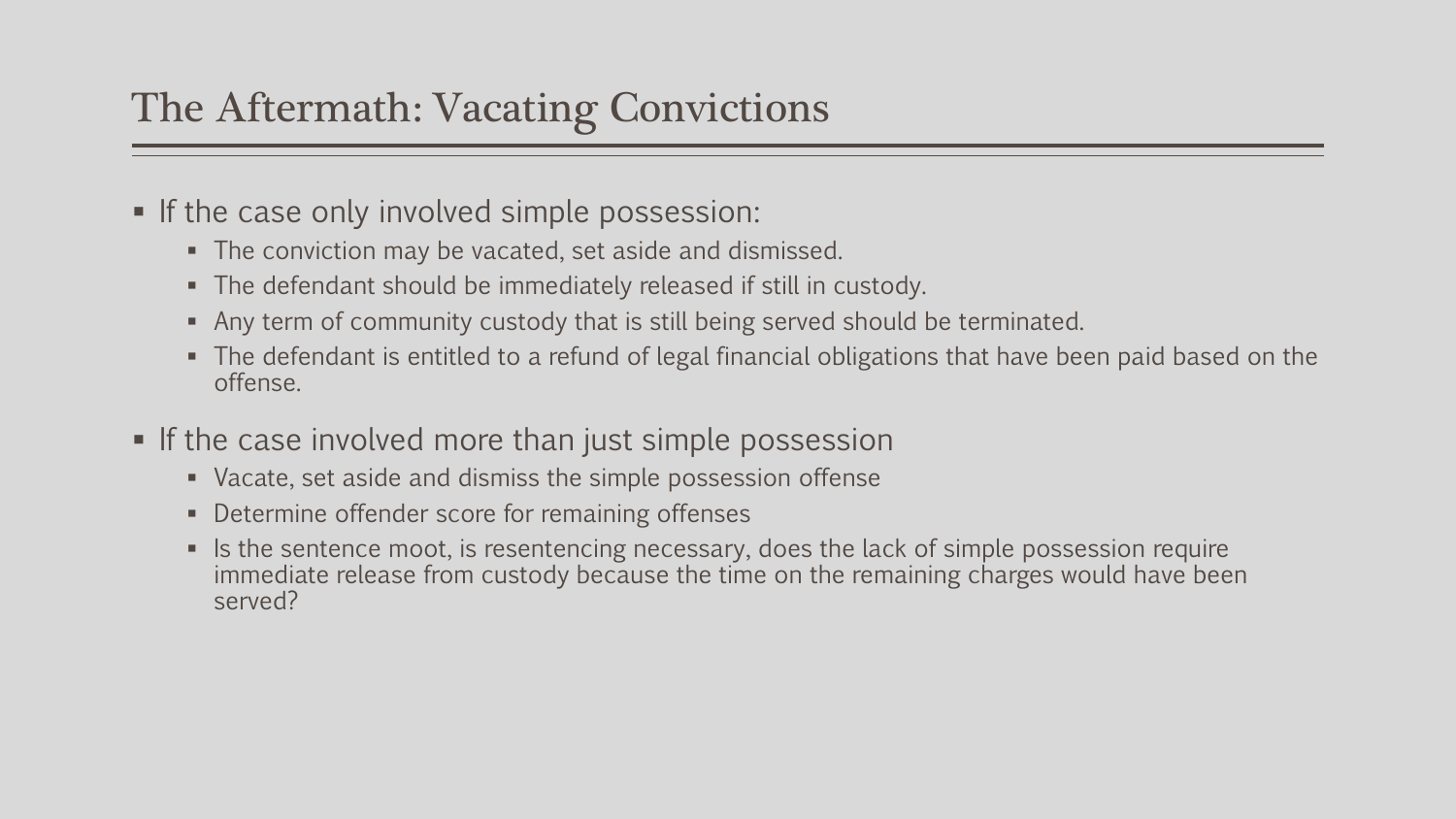#### The Aftermath: Offender Score Calculations

- State v. Ammons, 105 Wn.2d 175 (1986)- Convictions that are invalid on their face may not be included in the offender score.
- The exclusion of convictions for simple possession is not dependent upon the conviction being vacated.
- Simple Possession convictions should not be used to interrupt "wash out" rules under RCW 9.94A.525.
- Older cases- Offenses included in the offender score are listed on the face of the judgment and sentence, therefore, in cases where simple possession was included in the offender score, the time bar of RCW 10.73.090 for collateral attack likely does not apply to requests for resentencing due to the facial invalidity.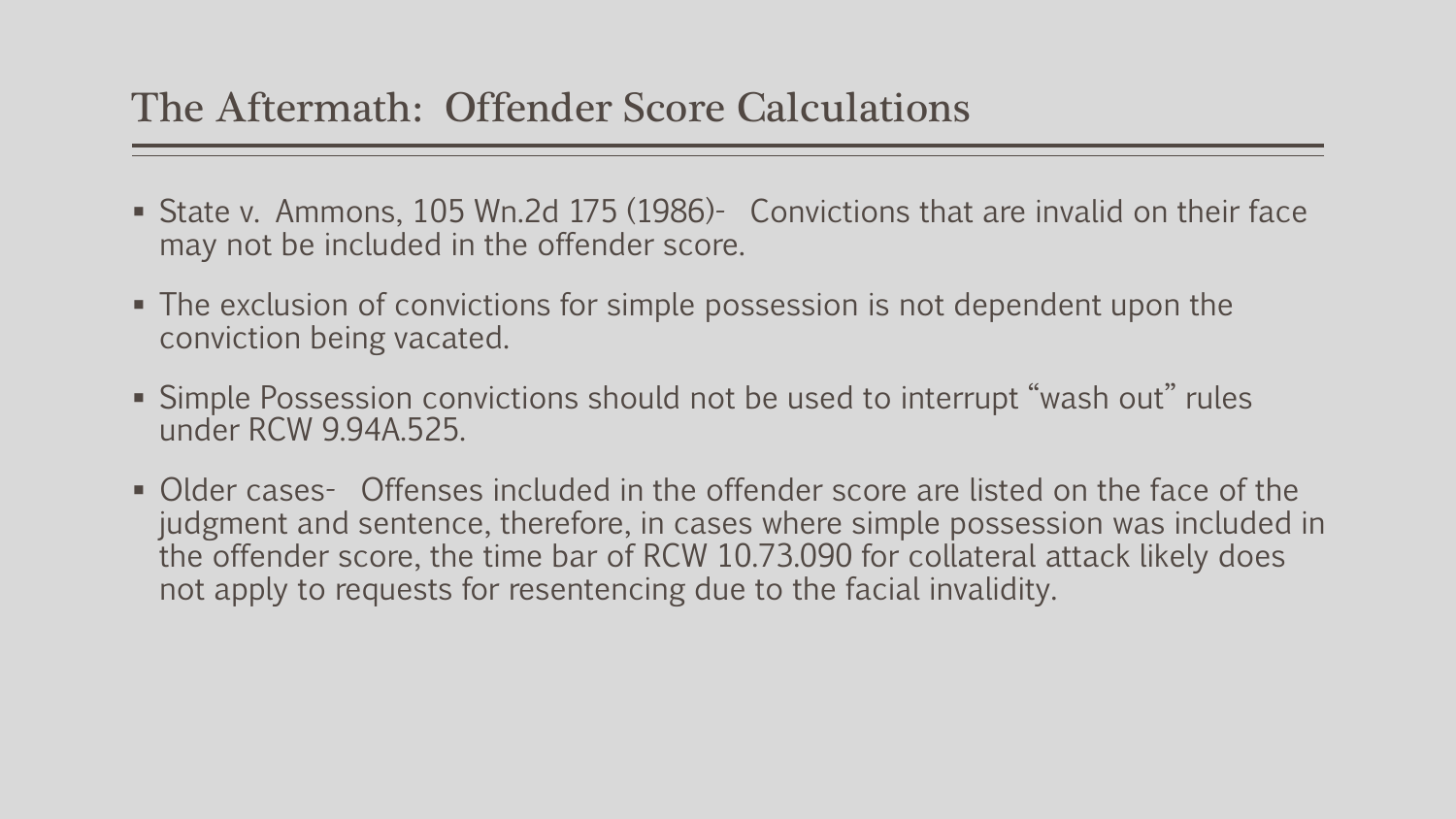#### RESENTENCING HEARINGS

- **Might be Moot.** 
	- If all consequences have already been served, resentencing on non-simple possession offenses would be moot
	- If the offender score was above 9 and will stay above 9, what division are you in?
	- Div. II, State v. McCorkle, 88 Wn.App. 485 (1997), an incorrect offender score that does not affect the standard range is not harmless error if the record did not clearly indicate that the sentencing court would have imposed the same sentence.
	- Div. I, State v. Argo, 81 Wn.App. 552 (1996), an offender score error which does not affect the standard range is harmless.
- **Subsequent convictions count.** 
	- **State v. Shilling, 77 Wn.App. 166 (1995)-** a conviction entered after the original sentencing but before resentencing on remand is a prior conviction for purposes of determining the offender score at resentencing.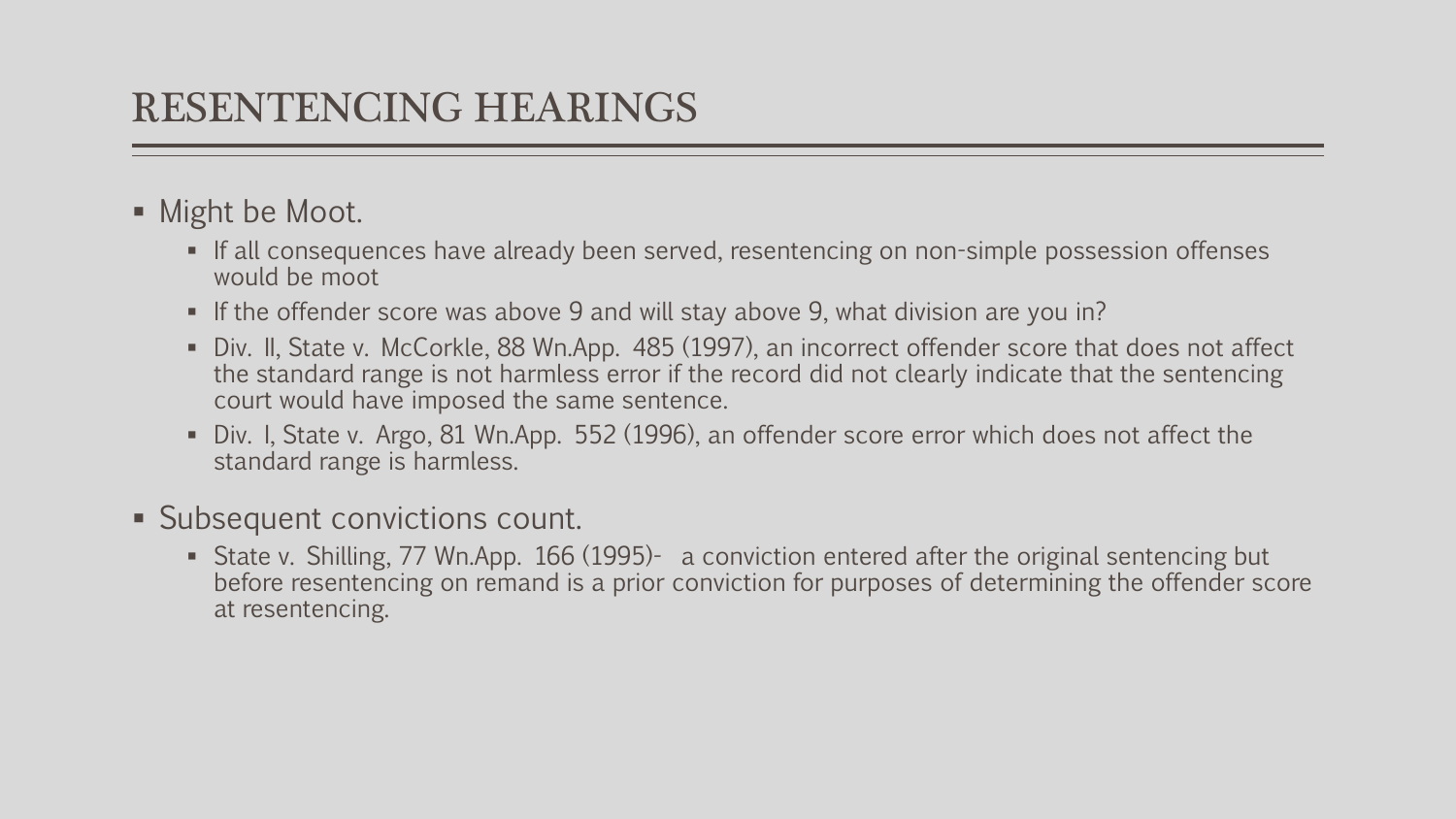- **If a defendant's corrected offender score results in a new standard range the top of** which is lower than the amount of time served, RCW 9.94A.728 would still require resentencing prior to release.
- However, SB 5476, Sec. 19 amends RCW 9.94A.728 to add a section that reads "an offender entitled to vacation of a conviction or the recalculation of his or her offender score pursuant to State v. Blake, may be released from confinement pursuant to a court order if the offender has already served a period of confinement that exceeds his or her new standard range. This provision does not create an independent right to release from confinement prior to resentencing."
- Effective May 13, 2021.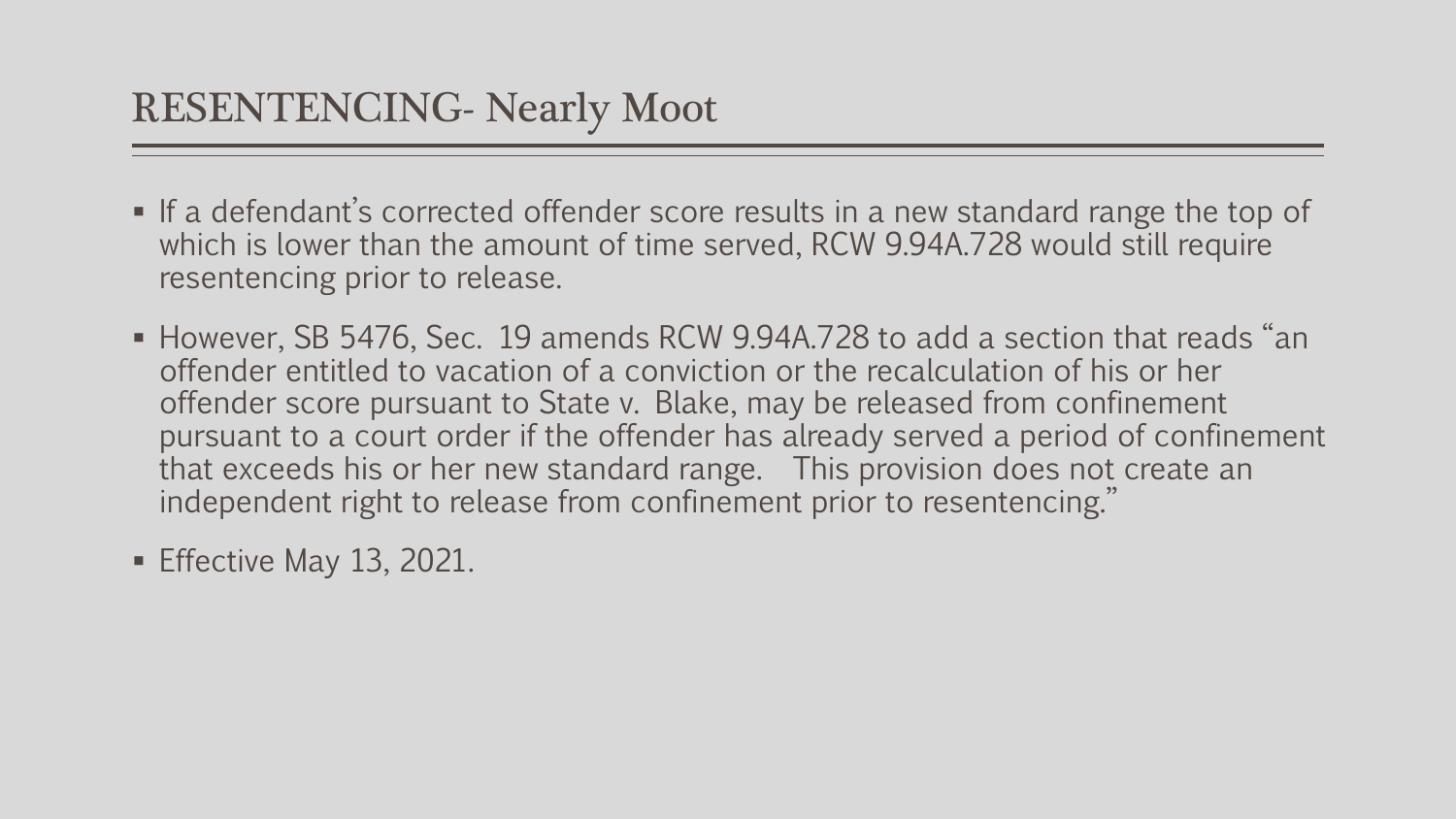# The Aftermath: LEGAL FINANCIAL OBLIGATIONS

- A defendant is entitled to a refund of legal financial obligations actually paid toward an unconstitutional conviction. Nelson v. Colorado, 137 S.Ct. 1249 (2017); State v. Hecht, 2 Wash.App.2d 359 (2018).
- The State does not owe interest. State v. Turner, 114 Wn.App. 653 (2002).
- **Difficulties** 
	- Where does the money come from?
	- Are records still available going back to 1971?
	- What portions were from simple possession v. other current offenses?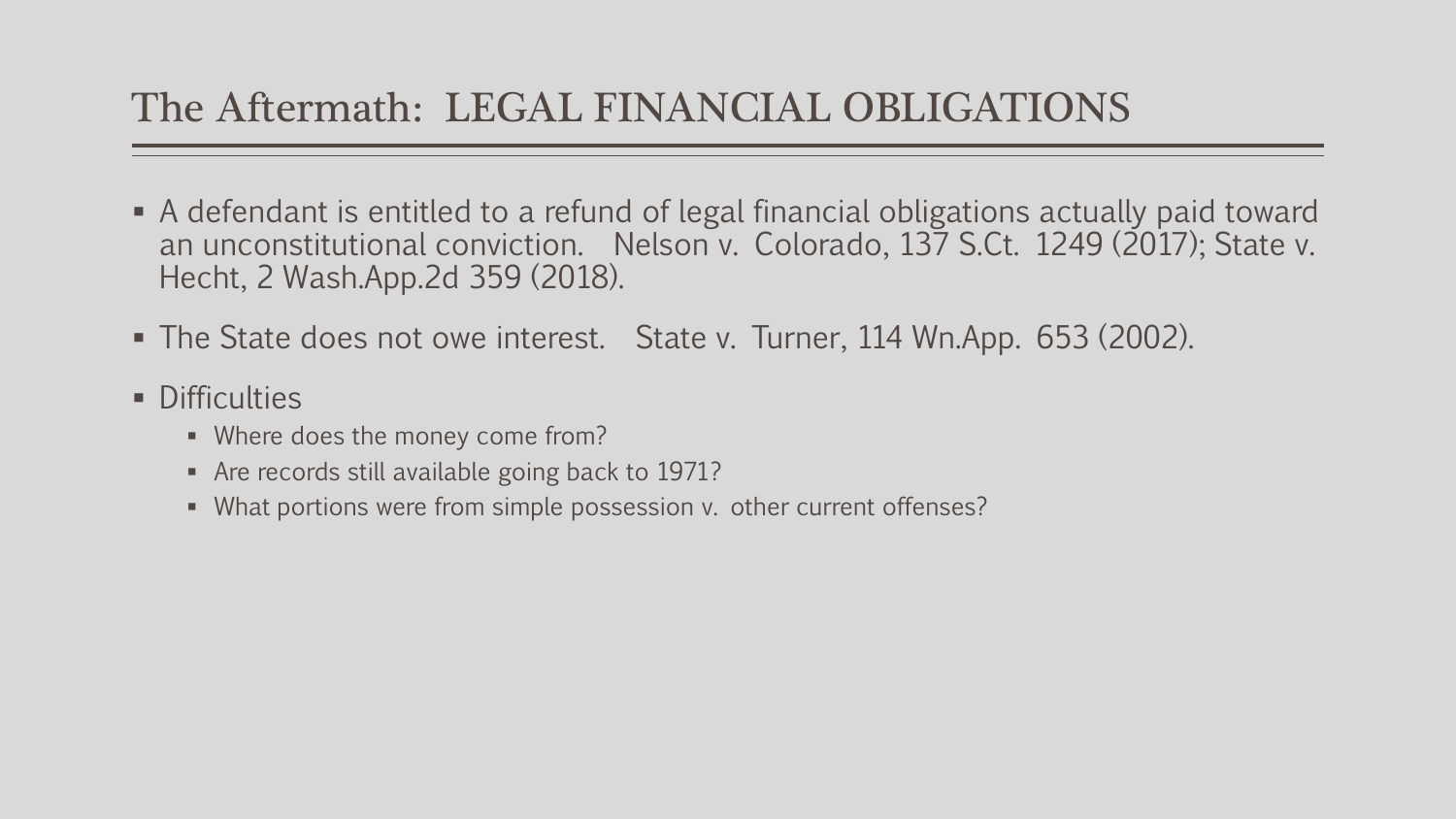#### The Aftermath: LFO's- SB 5476 and SB 5092

- \$44.5 million to reimburse counties for resentencing, fiscal year 2022.
- \$23.5 million to reimburse for counties for LFO's, fiscal year 2022.
- **Sauding 11 million for Office of Public Defense to reimburse counties for public defense**
- Around \$100 million allocated for treatment services
- Section 21 of SB 5476, which would have created a reimbursement account was vetoed.
- There are still many questions regarding how reimbursement to counties will take place and how refunds should be distributed.
- Estimated cost of LFO reimbursement for King County, \$11 million, Thurston County \$8 million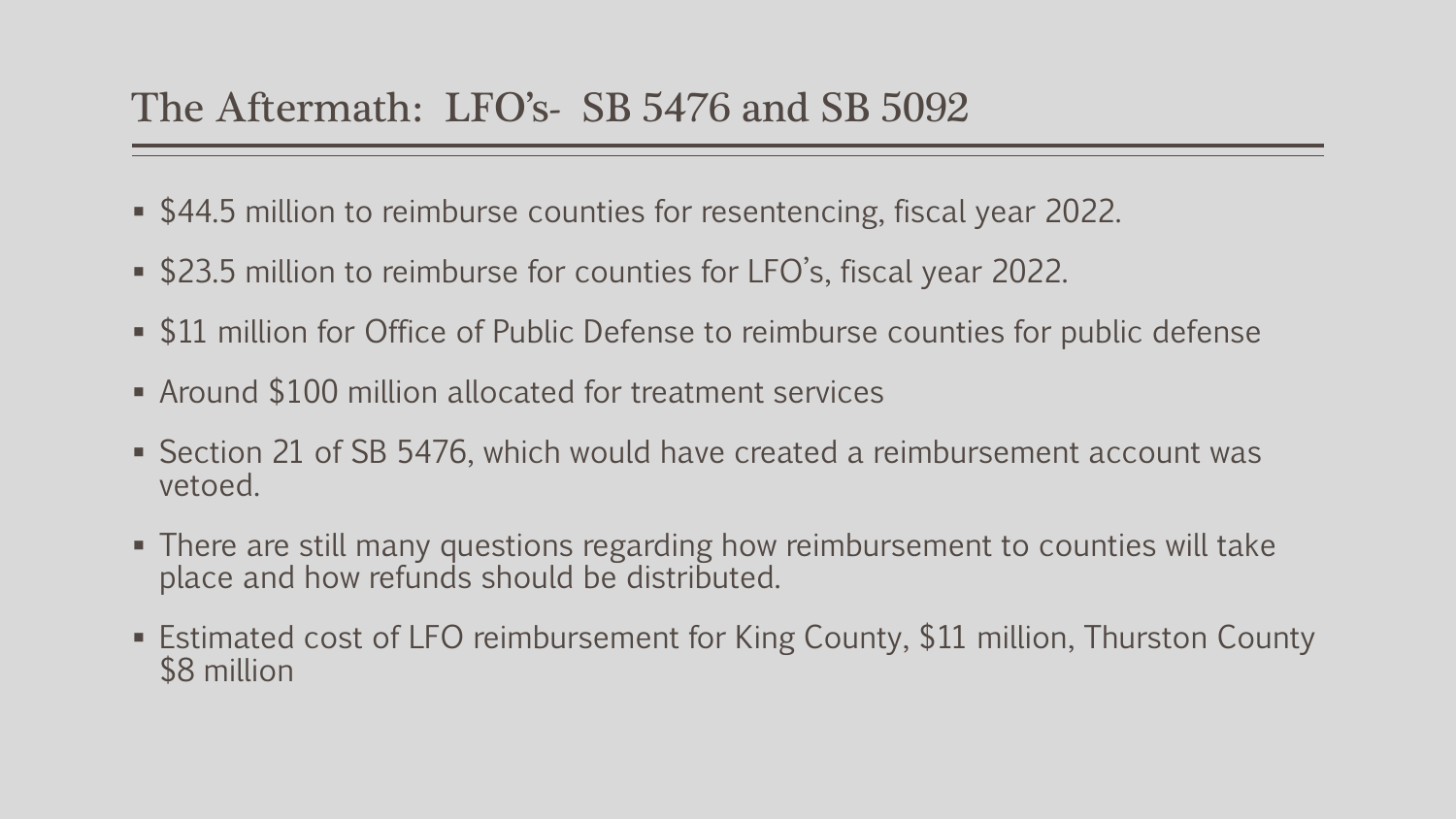# The Aftermath: Legislative Changes to Criminal Law

- SB 5476, Section 9, Makes simple possession a misdemeanor, requiring knowledge.
	- **Prosecutor is encouraged to divert cases under this section for assessment, treatment or other** services
	- Section expires July 1, 2023.
- SB 5476, Section 8 makes knowing possession of a counterfeit controlled substance a misdemeanor. Same encouragement to divert and expiration.
- SB 5476, Section 11, adds knowingly to possession of legend drug. Same encouragement to divert and expiration.
- SB 5476, Section 14, modifies use of drug paraphernalia statute striking the language, (test, analyze, pack, repack, store, contain, conceal, inject, ingest, inhale, or otherwise introduce into the human body) from the RCW 69.50.412. Not subject to expiration date.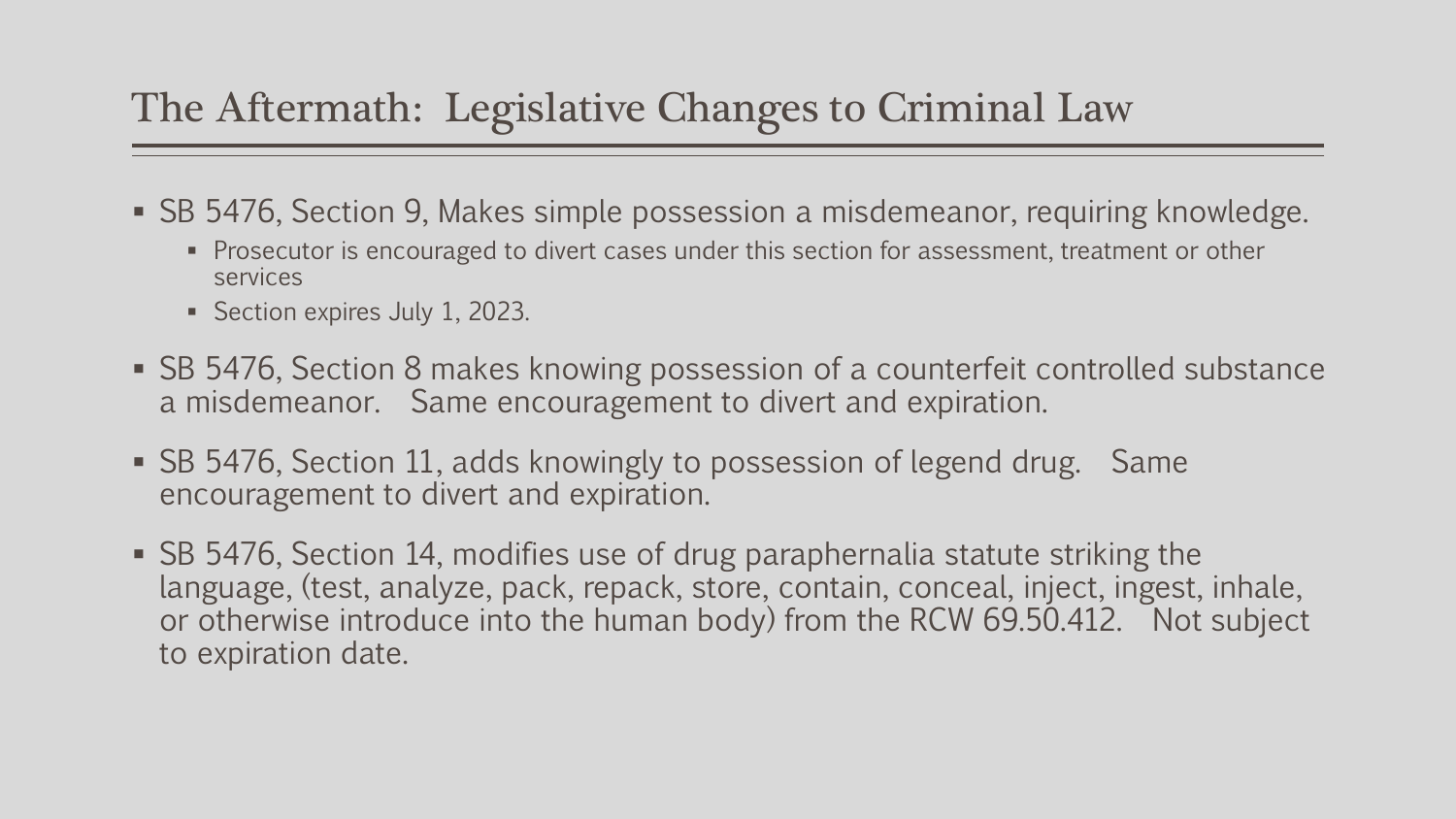- Collateral attacks on convictions pursuant to CrR 7.8, RAP 16.
- The right to counsel in a collateral attack is limited by RCW 10.73.150, and requires a determination that the petition/motion is not frivolous before counsel for indigent defendants may be appointed.
- State v. Hall, 162 Wn.2d 901 (2008). If the resolution was based on a plea agreement to reduced charges, there is a possibility that the plea could be set aside and the original charges reimposed. Hall recognizes that because the defendant risks doing serious additional time on greater charges, only the defendant can bring motions to vacate in these cases.
- **Resentencing In DOC** 
	- **The Department of Corrections has created procedures for virtual hearings.**
	- SB 5476, Section 20 removes the fingerprint requirement following resentencing when the amended judgment and sentence references the original and the original had fingerprints affixed.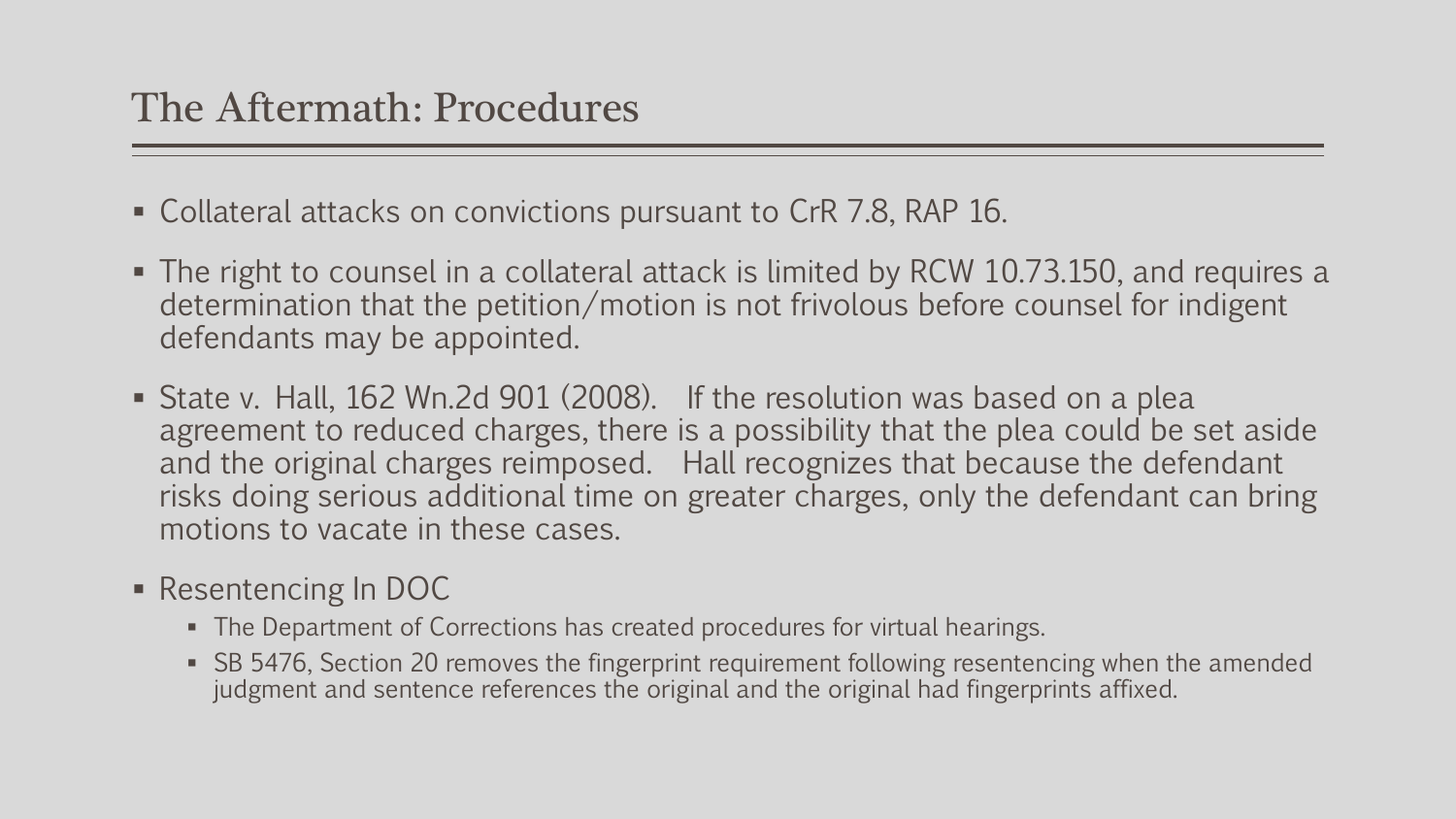## VIEWS OF A DEPUTY PROSECUTOR

- Workload impact
	- An estimated 500-700 Blake orders are being done each week in the State currently.
- **Appeals** 
	- Blake has been cited in 50 times opinions so far per LEXIS. Keep in mind that Blake was decided February 25, 2021.
- Priorities- Incarcerated individuals who may be released due to Blake, defendants subject to supervision requirements due to Blake, cases where vacation of the crimes and refunds are the only remaining remedy.